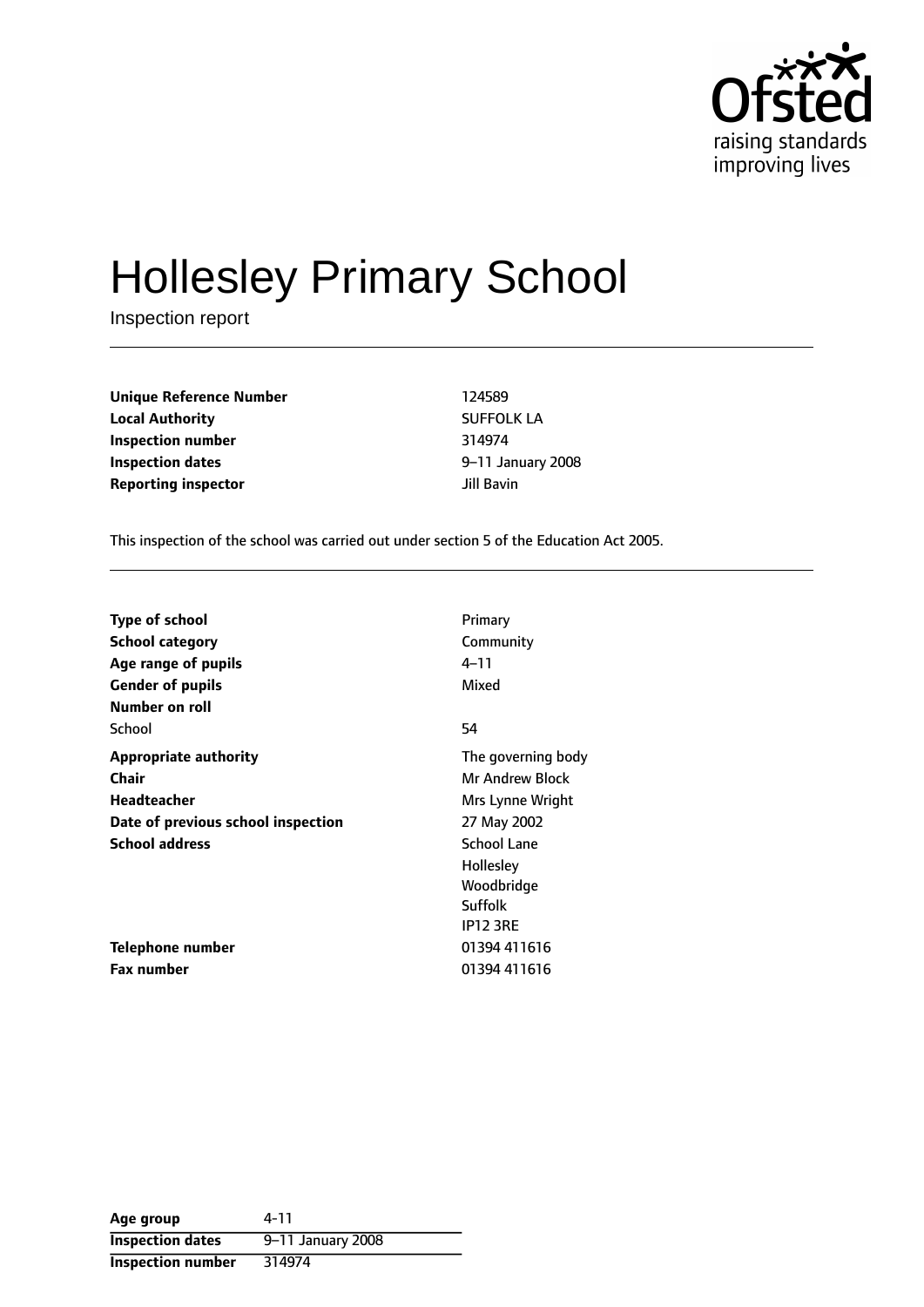.

© Crown copyright 2008

#### Website: www.ofsted.gov.uk

This document may be reproduced in whole or in part for non-commercial educational purposes, provided that the information quoted is reproduced without adaptation and the source and date of publication are stated.

Further copies of this report are obtainable from the school. Under the Education Act 2005, the school must provide a copy of this report free of charge to certain categories of people. A charge not exceeding the full cost of reproduction may be made for any other copies supplied.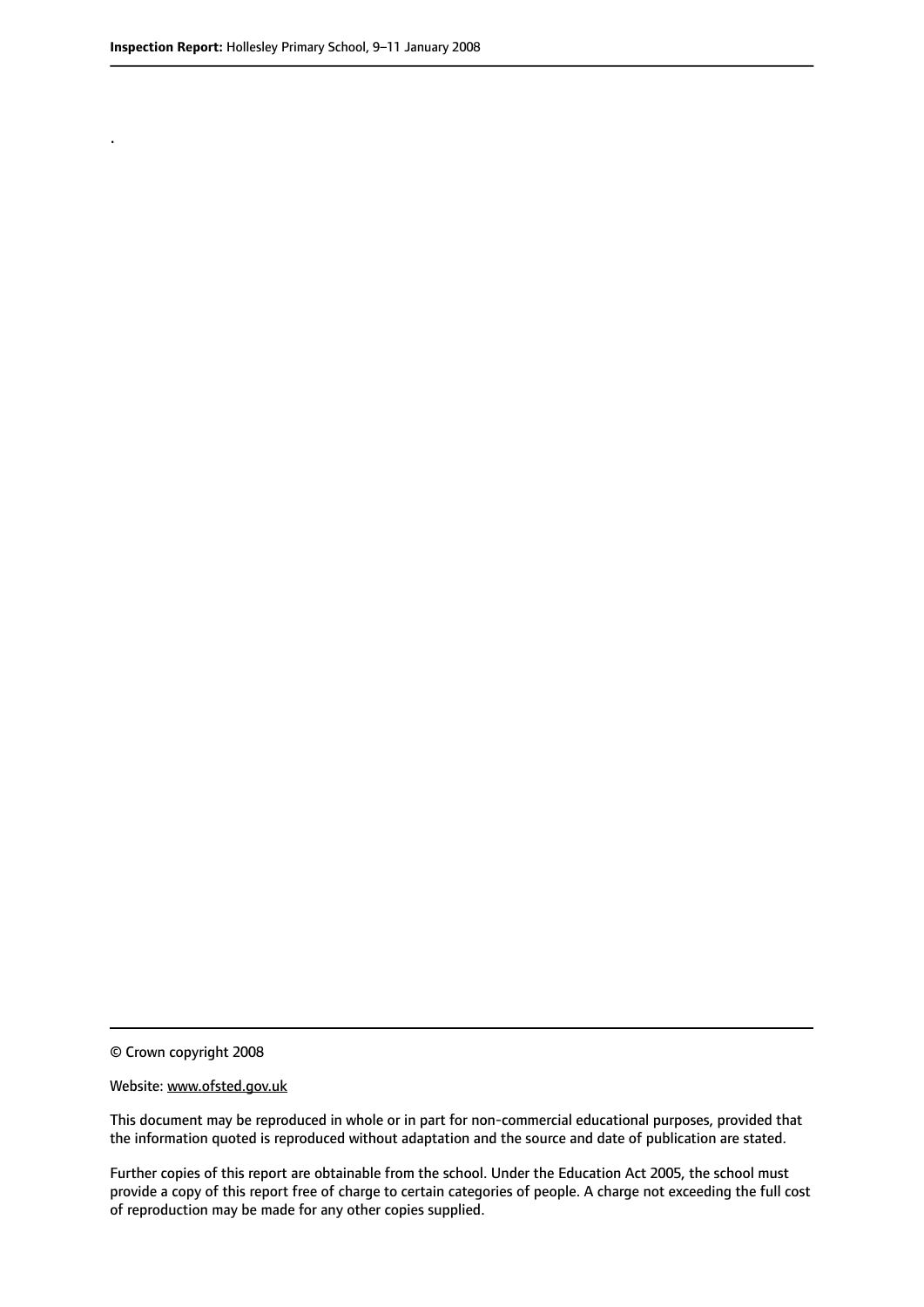### **Introduction**

The inspection was carried out by an Additional Inspector.

### **Description of the school**

Pupils learn in mixed age classes at Hollesley because it is much smaller than most primary schools. All pupils are White British, a small number of whom are from traveller backgrounds. The number of pupils eligible for free school meals is higher than average. Although there are no pupils with statements of special educational needs, the percentage of pupils with learning difficulties and/or disabilities is much higher than average. While children join the Reception class with a wide range of abilities, most do not have all the skills expected for their age. The school is emerging from an extended period of staff changes. The current headteacher has been in post for just over a year.

#### **Key for inspection grades**

| Grade 1 | Outstanding  |
|---------|--------------|
| Grade 2 | Good         |
| Grade 3 | Satisfactory |
| Grade 4 | Inadequate   |
|         |              |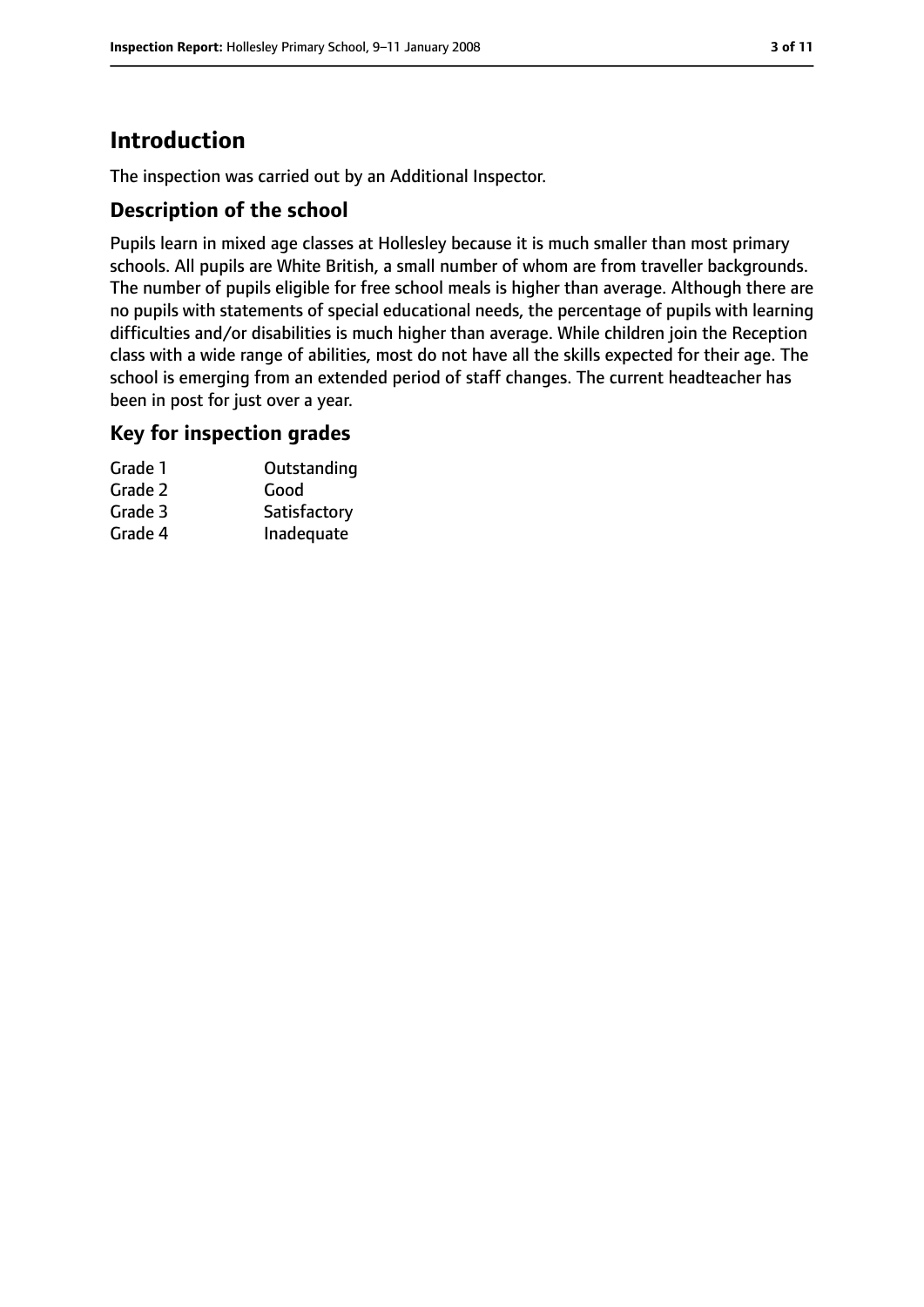### **Overall effectiveness of the school**

#### **Grade: 3**

The school's effectiveness is satisfactory and it provides satisfactory value for money. It has been through a difficult period when frequent changes in staffing and governance contributed to a deterioration in pupils' behaviour and academic standards. Since the current headteacher's appointment, improvement has begun. While most pupils in the school have made satisfactory progress, the 2007 national assessments indicate that Year 6 made good progress to reach broadly average standards in English and science, but were well below average in mathematics, largely because too few of the more able reached a higher than expected level. Current Year 2 and Year 6 pupils are on track to extend last year's improvements with a better standard of reading in Year 2 and improved mathematics in Year 6. Good quality care and support has successfully laid the foundation for improvements in behaviour and attitudes to learning, pupils' future well-being, and knowledge of how to keep safe. These are now good and contribute well to their good personal development. An exceptionally high percentage of parents wrote to the lead inspector supporting the headteacher and recognising her success. One summed it up by writing, 'Things are improving all the time.' Another said, 'We are emerging from a bad patch.' Many parents remarked on pupils' enjoyment of school, which is now good. The curriculum is satisfactory. Provision for particular groups of pupils, such as the higher attaining, is developing but is too new for its effectiveness to be fully evaluated. Planning for all pupils to build successfully on existing skills in all subjects is also only just beginning.

Teaching and learning are satisfactory across the school and examples of individual pupils making good progress are occurring more often. Until recently, the school did not ensure that information about what pupils could do was always accurate. Consequently, teachers did not reliably set work that ensured all were suitably challenged and making sufficient progress. This is now improving and the number of well-taught lessons with pupils making good progress is increasing. Nevertheless teachers do not routinely make their expectations for different groups of pupils absolutely clear, so pupils do not always know exactly what they are aiming for and how to judge their own success. The school's leadership and management are satisfactory. While the headteacher has prioritised wisely and made good use of local authority support to bring about necessary changes, many new governors are still developing their roles and responsibilities. Systems for checking the impact of teaching on learning are new. The school has a sound and developing understanding of its strengths, weaknesses and priorities for development. It is satisfactorily placed to continue improving as governors and staff become more involved in checking the impact of teaching on learning.

#### **Effectiveness of the Foundation Stage**

#### **Grade: 3**

Suitable activities, both inside and outside the classroom, help children of Reception age to make satisfactory progress. Until recently, activities planned for them did not take full account of the latest national quidance. This has improved. Careful planning has resulted in a satisfactory balance between activities led by the teacher and times when children make their own creative choices. This is producing satisfactory learning, including a sound range of teaching strategies. Relationships between children and their teacher are good, because adults set them a good example, which is leading to good behaviour and a willingness to express ideas. The school has made good use of local authority support over the last year to ensure that records of what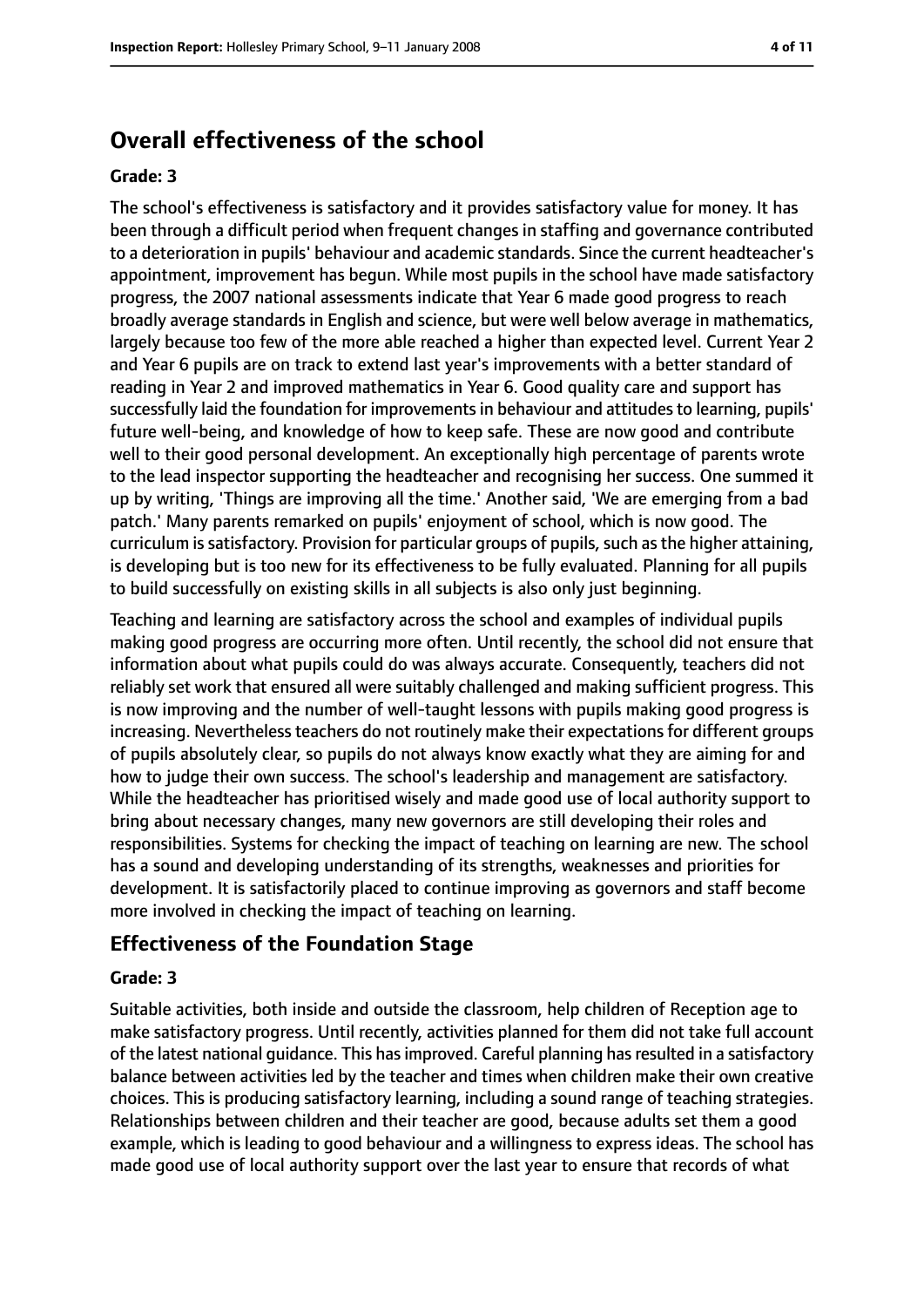children can do are accurate, and that as the provision develops it takes full account of the latest requirements.

#### **What the school should do to improve further**

- Consistently involve pupils' in identifying their targets and assessing their learning to ensure that recent improvements in standards are sustained.
- Extend the involvement of governors and subject leaders in more systematic and rigorous checking of the impact of teaching on learning.
- Extend the development of plans that ensure all pupils build on previous knowledge in all subjects.
- Evaluate the impact of curriculum initiatives on different groups of pupils.

A small proportion of schools whose overall effectiveness is judged satisfactory but which have areas of underperformance will receive a monitoring visit by an Ofsted inspector before their next Section 5 inspection.

### **Achievement and standards**

#### **Grade: 3**

Achievement is satisfactory overall. The school has successfully begun to address the difficulties of the recent past when pupils did not make enough progress and standards were too low. The headteacher and staff have introduced more rigorous and accurate systems for checking how well pupils are learning. New systems record the progress of each pupil and show that this year pupils in Year 2 and 6 are making good progress. Pupils in Year 2 are on track to reach just above average standards by the end of the year in reading and writing and broadly average standards in mathematics. Pupils in Year 6 are on track to reach standards that are close to the national average in English, mathematics and science. Consistent support means that pupils who find learning difficult make satisfactory progress.

### **Personal development and well-being**

#### **Grade: 2**

Pupils' personal development, including their spiritual, moral and social development is good. Cultural development is satisfactory and improving, because the headteacher has begun to introduce special events to broaden pupils' cultural horizons. They reflect sensibly on serious issues in assemblies, on less tangible ideas such as the impact of language in English and empathise with people from the past in history. Much improved attendance, which is now a little above average, demonstrates pupils' obvious enjoyment of school. They willingly embrace the many new opportunities available to them, including increased chances for sport and physical activity. They readily accept responsibilities as members of the school council, as school photographer or, less glamorously, emptying compost bins. They initiate responsibility by caring for younger children in school or suggesting fund-raising ideas and causes. Their positive attitudes to learning combined with improving academic standards means they are well prepared for their future endeavours.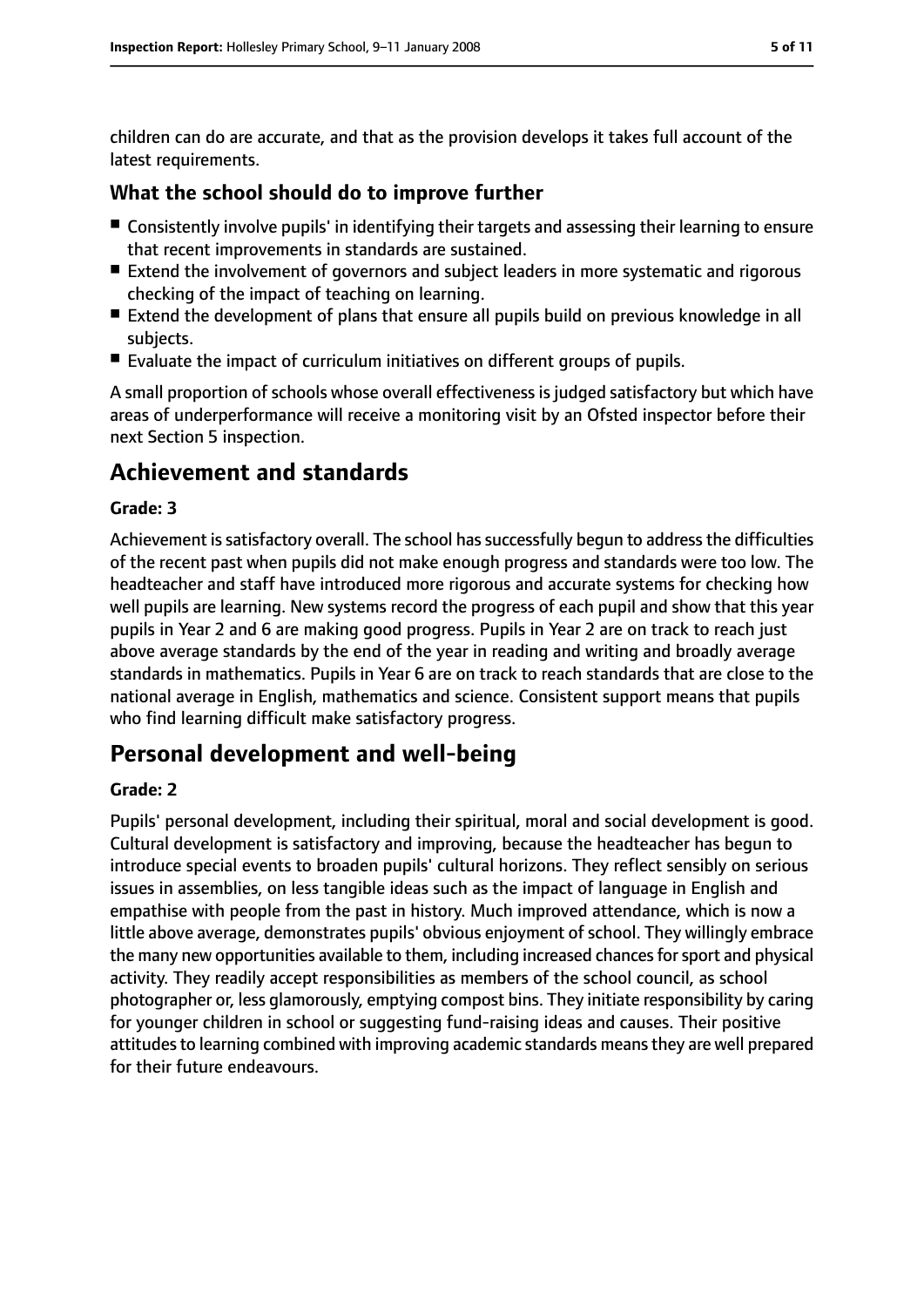### **Quality of provision**

### **Teaching and learning**

#### **Grade: 3**

Teaching and learning are satisfactory. The school is successfully addressing past behaviour difficulties and underachievement through improved teaching. Teachers' implementation of the new behaviour management policy is consistent, and pupils' know they are treated fairly. This contributes to good relationships between teachers and pupils. Planning to meet the needs of different age and ability groups within a class is satisfactory. Identifying precise expectations for pupils of different ability is not routine, so their personal targets are not sufficiently specific to be shared successfully which makes it difficult for pupils to evaluate their own work. The number of good lessons is increasing. On these occasions, tasks are designed well to meet the needs of all pupils: resources, such as historical artefacts, fascinate pupils and the lesson proceeds at a brisk pace.

#### **Curriculum and other activities**

#### **Grade: 3**

The school provides a satisfactory range of activities during the day and a good variety of after school clubs, which are much appreciated by pupils. Recent developments to enrich learning include trips and special events that have proved enormously popular with pupils. These have contributed significantly to the school successfully 'turning the corner' with much improved pupil behaviour and attitudes. The school has recently begun to take much stronger account of the latest national guidance. Consequently, this term pupils in Years 5 and 6 are beginning to learn French, and last term pupils in Years 2 to 6 embarked on a study of Orford Castle that included many subjects. The school has recently begun to plan systematically to use those subjects not tested nationally in order to build on pupils' skills in small logical steps. It is too soon for the impact of well-chosen initiatives to challenge higher attaining pupils to have been fully evaluated.

#### **Care, guidance and support**

#### **Grade: 2**

The school provides particularly good pastoral care. Parents and governors are rightly impressed by the dramatic and rapid improvement in pupils' behaviour. Newly introduced safeguarding procedures are robust. In this environment pupils feel entirely secure and ready to learn. Until about a year ago, systems to check how well pupils were learning were limited and unreliable. This has been remedied and accurate information is now recorded and used to check how well every pupil is progressing.

### **Leadership and management**

#### **Grade: 3**

Leadership, management and governance are improving. Until recently, procedures to evaluate the school's performance were not fully in place or in use. The school has endured a period of significant staff changes and several vacancies on its governing body. However, owing to the headteacher's good leadership, it is beginning to shed the impact of that period. This is because she has identified and clearly communicated what needs to be done. Good use of local authority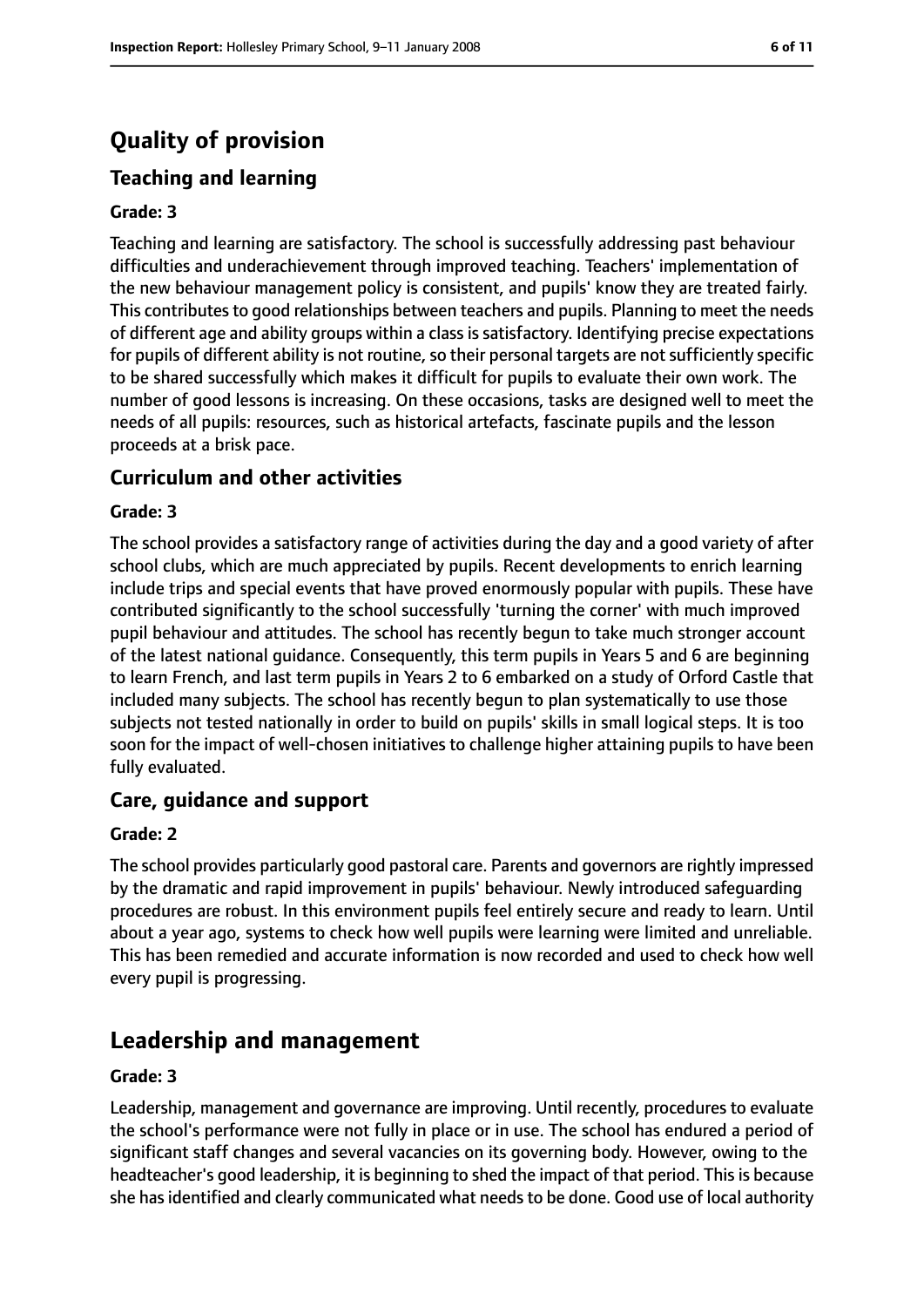support and advice and links with other professionals has helped to kick-start the required improvements. Essential systems and procedures to monitor the effectiveness of the school are now in place. At the moment, though, the headteacher is carrying too heavy a management burden because of the high proportion of new staff and governors. The school is soundly placed for continued improvement as those new to their roles gain experience and confidence in checking the impact of teaching on learning.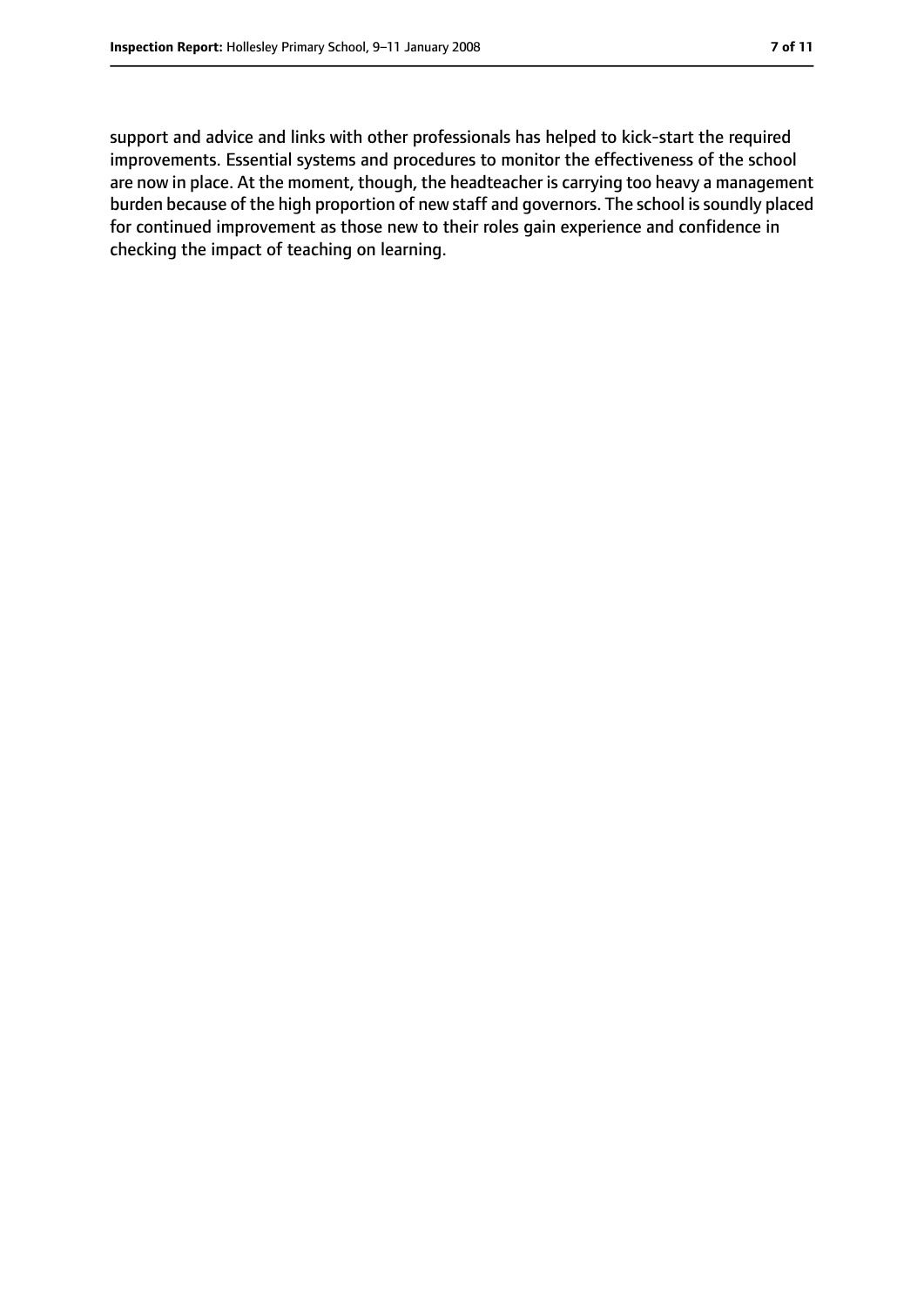**Any complaints about the inspection or the report should be made following the procedures set out in the guidance 'Complaints about school inspection', which is available from Ofsted's website: www.ofsted.gov.uk.**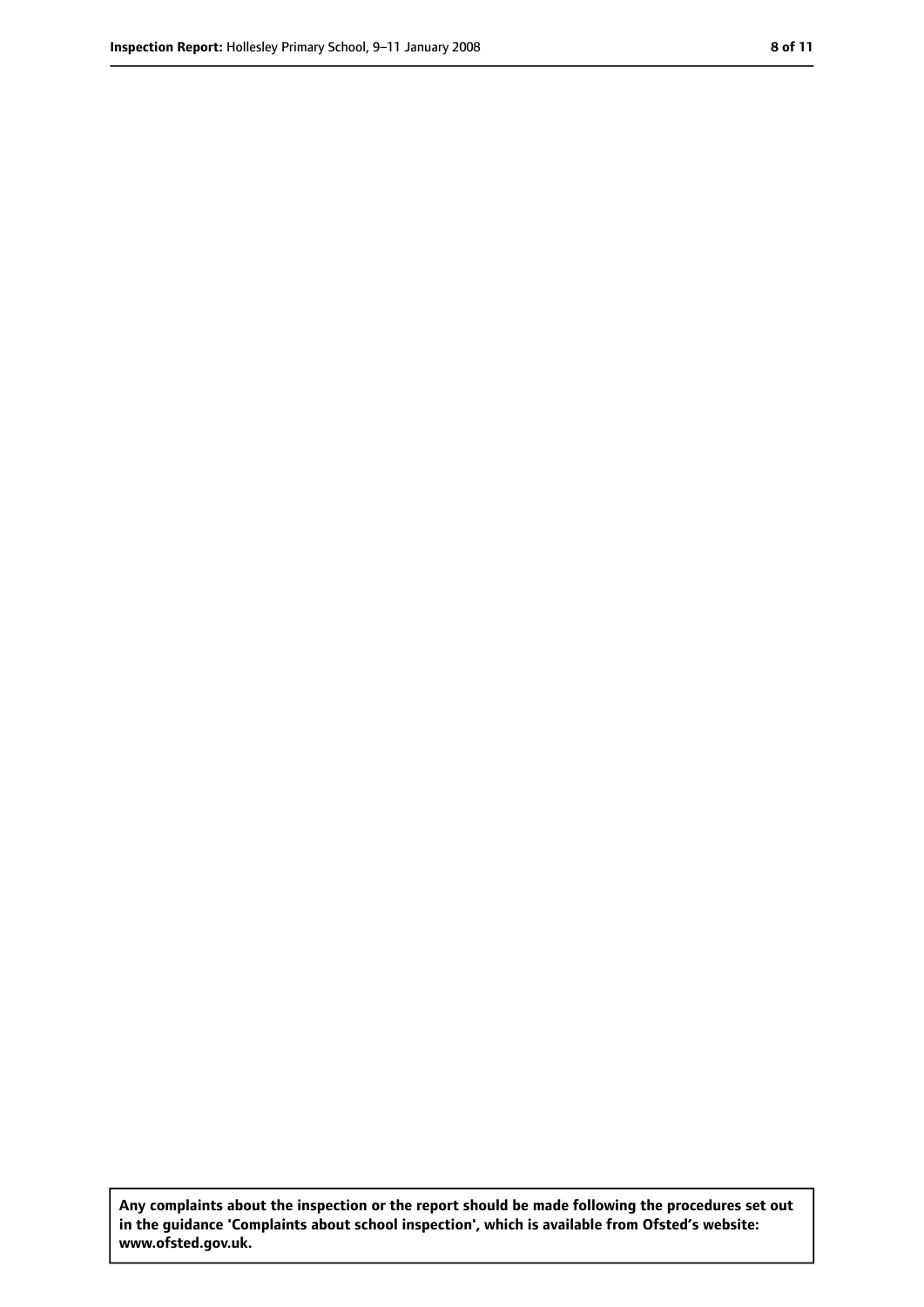#### **Annex A**

### **Inspection judgements**

| $\degree$ Key to judgements: grade 1 is outstanding, grade 2 good, grade 3 satisfactory, and | School         |
|----------------------------------------------------------------------------------------------|----------------|
| arade 4 inadequate                                                                           | <b>Overall</b> |

### **Overall effectiveness**

| How effective, efficient and inclusive is the provision of education, integrated<br>care and any extended services in meeting the needs of learners? |     |
|------------------------------------------------------------------------------------------------------------------------------------------------------|-----|
| Effective steps have been taken to promote improvement since the last<br>inspection                                                                  | Yes |
| How well does the school work in partnership with others to promote learners'<br>well-being?                                                         |     |
| The effectiveness of the Foundation Stage                                                                                                            |     |
| The capacity to make any necessary improvements                                                                                                      |     |

### **Achievement and standards**

| How well do learners achieve?                                                                               |  |
|-------------------------------------------------------------------------------------------------------------|--|
| The standards <sup>1</sup> reached by learners                                                              |  |
| How well learners make progress, taking account of any significant variations between<br>groups of learners |  |
| How well learners with learning difficulties and disabilities make progress                                 |  |

### **Personal development and well-being**

| How good is the overall personal development and well-being of the<br>learners?                                  |  |
|------------------------------------------------------------------------------------------------------------------|--|
| The extent of learners' spiritual, moral, social and cultural development                                        |  |
| The extent to which learners adopt healthy lifestyles                                                            |  |
| The extent to which learners adopt safe practices                                                                |  |
| How well learners enjoy their education                                                                          |  |
| The attendance of learners                                                                                       |  |
| The behaviour of learners                                                                                        |  |
| The extent to which learners make a positive contribution to the community                                       |  |
| How well learners develop workplace and other skills that will contribute to<br>their future economic well-being |  |

### **The quality of provision**

| How effective are teaching and learning in meeting the full range of the<br>learners' needs?          |  |
|-------------------------------------------------------------------------------------------------------|--|
| How well do the curriculum and other activities meet the range of needs<br>and interests of learners? |  |
| How well are learners cared for, guided and supported?                                                |  |

 $^1$  Grade 1 - Exceptionally and consistently high; Grade 2 - Generally above average with none significantly below average; Grade 3 - Broadly average to below average; Grade 4 - Exceptionally low.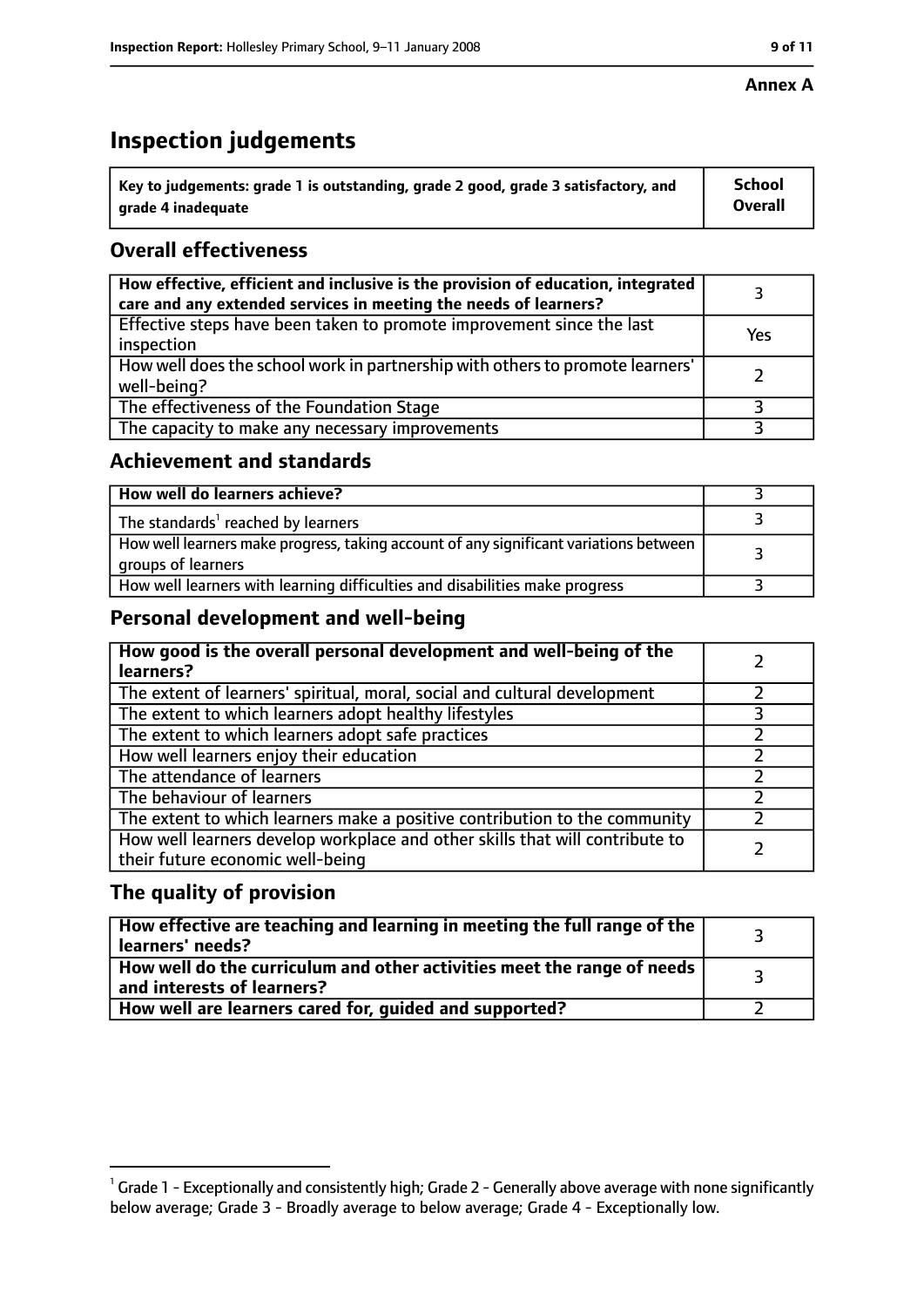## **Leadership and management**

| How effective are leadership and management in raising achievement<br>and supporting all learners?                                              | 3         |
|-------------------------------------------------------------------------------------------------------------------------------------------------|-----------|
| How effectively leaders and managers at all levels set clear direction leading<br>to improvement and promote high quality of care and education |           |
| How effectively leaders and managers use challenging targets to raise standards                                                                 | 3         |
| The effectiveness of the school's self-evaluation                                                                                               |           |
| How well equality of opportunity is promoted and discrimination tackled so<br>that all learners achieve as well as they can                     | 3         |
| How effectively and efficiently resources, including staff, are deployed to<br>achieve value for money                                          | 3         |
| The extent to which governors and other supervisory boards discharge their<br>responsibilities                                                  | 3         |
| Do procedures for safequarding learners meet current government<br>requirements?                                                                | Yes       |
| Does this school require special measures?                                                                                                      | <b>No</b> |
| Does this school require a notice to improve?                                                                                                   | No        |